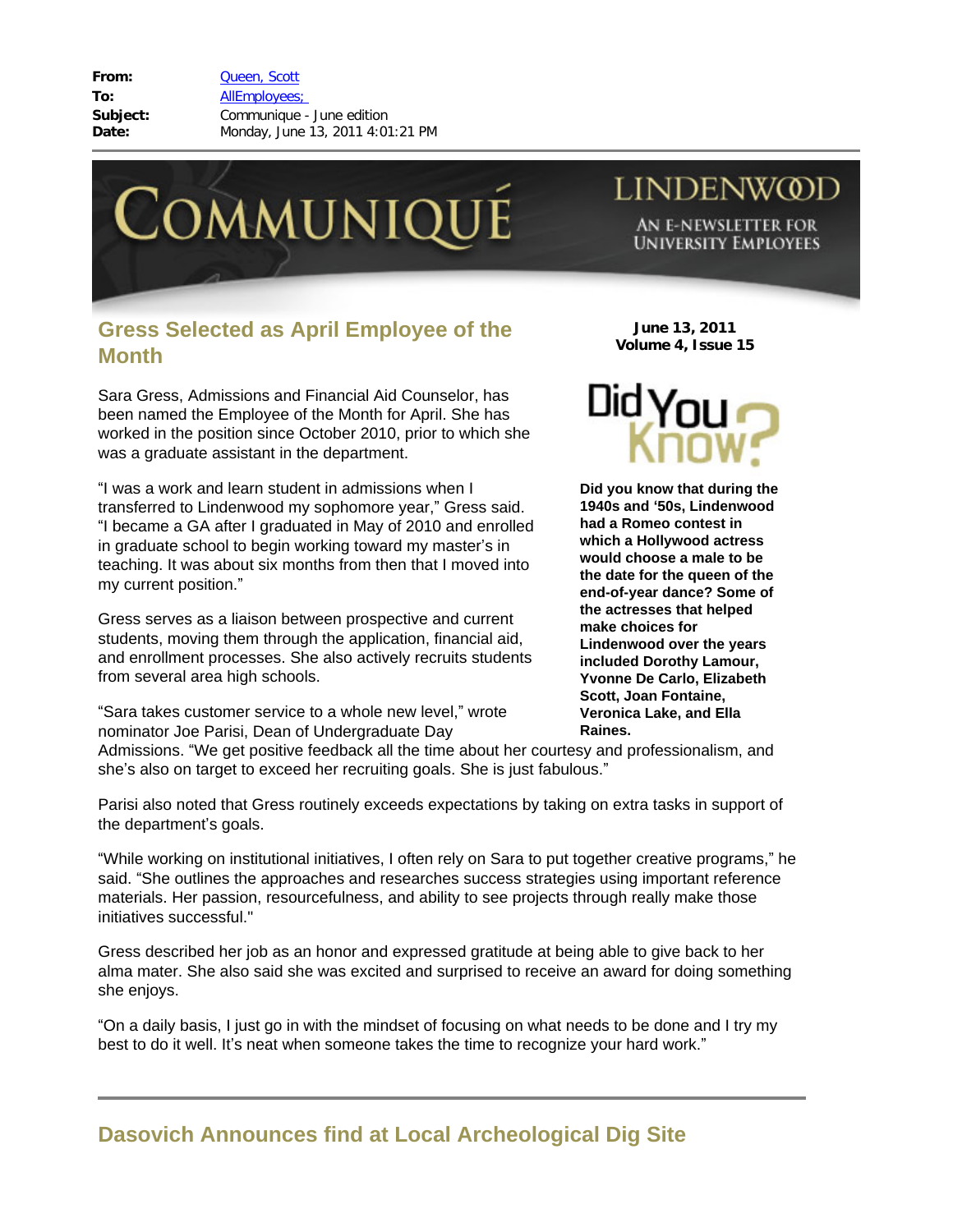Lindenwood University Archaeologist Dr. Steve J. Dasovich recently announced that he has located the archaeological remains of a French Colonial building's foundation and dirt floor at 906 S. Main Street in Old Town St. Charles, Mo. His findings were recently covered by KMOV Channel 4 and KTVI Fox 2 News.

Dasovich said the building, which was built around 1770, was likely constructed by Louis Blanchette, the founder of St. Charles. This date, the type of artifacts found in the dirt floor, and the history of ownership of



this property tie directly to Blanchette, who arrived in the area around 1769 and established a trading post that later became St. Charles.

Students in an archaeological field school run jointly by the University of Missouri–St. Louis and Lindenwood University conducted the excavations this summer. Though the field course has ended, Dasovich is planning on conducting further excavations at this location next summer.

Lindenwood University has recently started a new anthropology/archaeology degree program.

## **Glancy, Isenberg Receive International Award for Creating Online Learning Concept**

Lindenwood University professors Fletcher Glancy, Ph.D., of the School of Business and Entrepreneurship, and Susan Isenberg, Ph.D., of the School of Education, recently received the Best Theoretical Paper Award at the 2011 European, Mediterranean, and Middle Eastern Conference on Information Systems. The pair traveled to Athens, Greece, in May to present their concept of a new online learning format to academics from more than 20 countries around the world.

The title of the paper is "A Conceptual E-Learning Framework." The piece details a new method of conducting online education that's centered around three theories, which include andragogy, transformative learning, and media synchronicity.

The andragogy theory asserts that adult learners are self-directed and self-motivated. The transformative learning theory states that reflecting on information creates new perspective for students following a learning experience. The media synchronicity theory centers on selecting media to best meet the needs of the learner and the objective.



"By examining these three theories, we were able to find the major parallels and come up with an online framework concept that

makes online education more learner-centered," said Glancy. "It operates under the ideals of helping learners understand how to meet and define their own needs and pace, identify what they need from the material, and decide how best to apply that information."

Key components of Glancy's and Isenberg's framework concept include information seeking, reflection, discussion, integration, and assessment. Each portion is necessary in order for adult learners to reap the full benefits of online education.